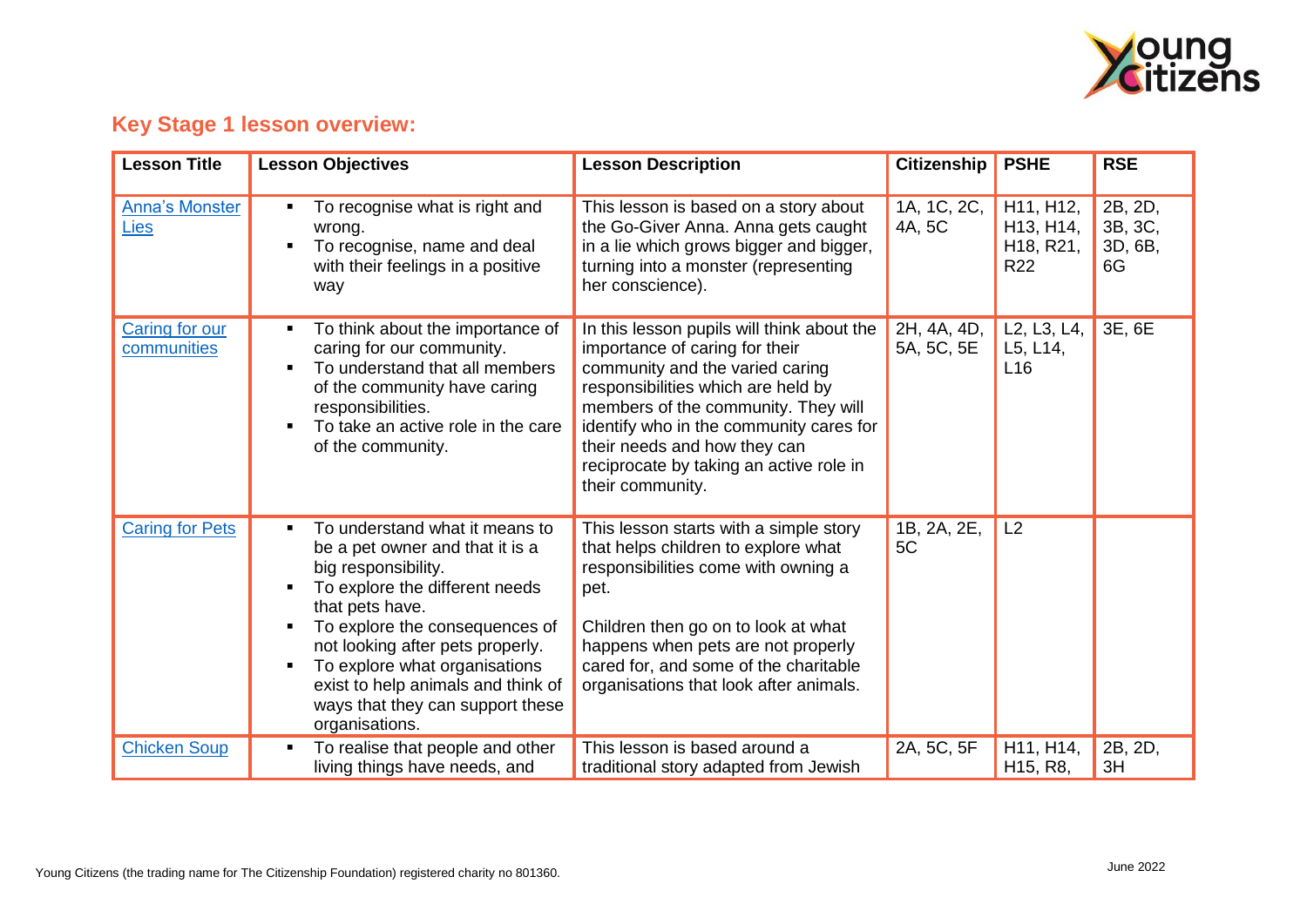

|                                          | that they have responsibilities to<br>meet them.<br>To know that family and friends<br>٠<br>should care for one another.<br>To know how to make simple<br>٠<br>choices that improve their health<br>and well-being          | folk-lore about the value of sharing and<br>nature of generosity.                                                                                                                                                                                                                                                                                                                                                                                                                                                                                              |                           | R21, R22,<br><b>R25</b>                      |            |
|------------------------------------------|-----------------------------------------------------------------------------------------------------------------------------------------------------------------------------------------------------------------------------|----------------------------------------------------------------------------------------------------------------------------------------------------------------------------------------------------------------------------------------------------------------------------------------------------------------------------------------------------------------------------------------------------------------------------------------------------------------------------------------------------------------------------------------------------------------|---------------------------|----------------------------------------------|------------|
| <b>Difficult</b><br>decisions            | To think carefully about our<br>п<br>choices.<br>To talk about what we think is<br>в<br>right and wrong.                                                                                                                    | Over a series of short sessions, pupils<br>will have the opportunity to consider<br>simple social and moral dilemmas<br>which may arise in day to day life.<br>Pupils will be encouraged to make<br>decisions by first considering their<br>options before exploring the<br>consequences of different actions<br>through participating in group role<br>plays.                                                                                                                                                                                                 | 2A, 2C,<br>4A, 5C, 5G     | H <sub>24</sub> ,<br>R22, R23,<br><b>R25</b> | 2D, 2E, 3C |
| <b>Exploring Our</b><br><b>Community</b> | To understand the meaning of<br>$\blacksquare$<br>the word community.<br>To identify the main features of<br>Б<br>their surrounding area.<br>To discuss what they like and<br>$\blacksquare$<br>dislike in their community. | In this lesson pupils will research what<br>is meant by the word 'community'.<br>Pupils will think about who lives in their<br>area and what services and facilities<br>there are for their community. They will<br>discuss what they like and dislike<br>about their area, suggesting things that<br>could be improved.<br>Pupils will reflect on these<br>conversations by producing a piece of<br>art that maps what they see as the<br>features of their community. During<br>school time or as a homework activity,<br>they will be encouraged to further | 1A, 2A, 2F,<br>2G, 4D, 5C | R1, L4                                       | 1A         |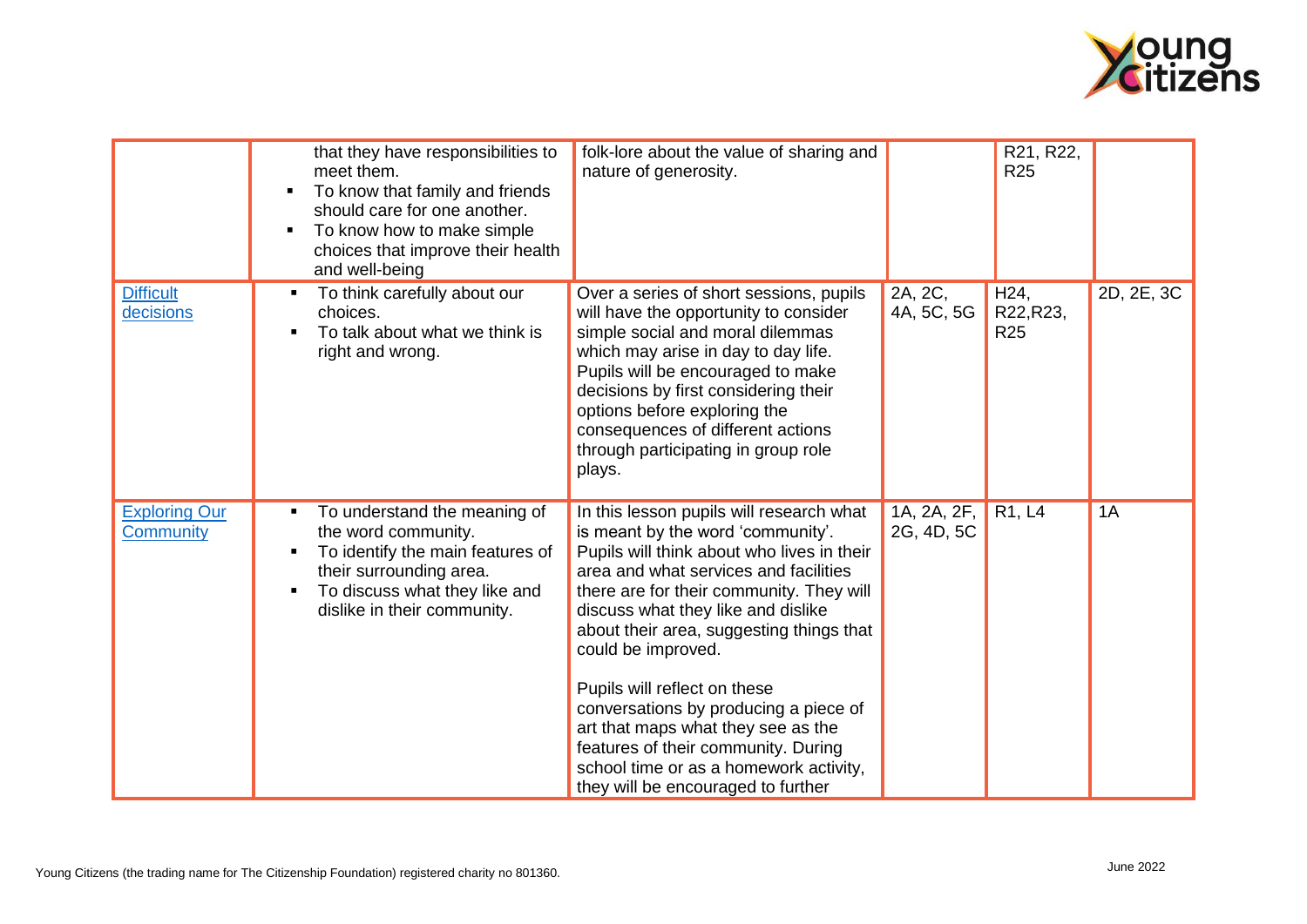

|                                |                                                                                                                                                                                                         | explore their neighbourhood through<br>completing a community treasure hunt.                                                                                                                                                                                                                                                                    |                       |                                                                                           |                       |
|--------------------------------|---------------------------------------------------------------------------------------------------------------------------------------------------------------------------------------------------------|-------------------------------------------------------------------------------------------------------------------------------------------------------------------------------------------------------------------------------------------------------------------------------------------------------------------------------------------------|-----------------------|-------------------------------------------------------------------------------------------|-----------------------|
| <b>Getting to know</b><br>you  | To discuss likes and dislikes.<br>п<br>To listen to others.<br>п<br>To think about the ways in<br>which we are similar and<br>different to others.<br>To think about why it is good to<br>be different. | In this lesson pupils will share their<br>likes and dislikes as well as what<br>makes them special. Activities<br>provide lots of opportunities for pupils<br>to learn about their classmates and<br>appreciate the similarities and<br>differences within the class.                                                                           | 1A, 4B, 4C,<br>5C     | H <sub>21</sub> , H <sub>22</sub> ,<br>H <sub>23</sub> , H <sub>27</sub> ,<br>R6, L4, L14 | 2B, 3A, 3C,<br>3D, 3E |
| <b>Go-Givers</b><br>Playground | To consider and plan for the<br>п<br>needs of others.                                                                                                                                                   | In this lesson pupils will consider the<br>varying needs and interests of the<br>Go-Giver characters and design a<br>playground that matches these<br>requirements. They will work in<br>groups to present their ideas and<br>agree rules that will keep the Go-<br>Givers safe and happy in their<br>playground.                               | 2A, 2D, 2E,<br>4B, 5C | H9, L2, L6                                                                                |                       |
| <b>Healthy Eating</b>          | To understand the importance<br>of healthy eating;<br>To learn how to make healthy<br>eating choices.                                                                                                   | In this lesson pupils will learn about<br>the importance of eating the right<br>amounts of different food groups as<br>part of a healthy lifestyle. Pupils will<br>have the opportunity to design their<br>own healthy meal and will identify<br>foods they should eat plenty of, some<br>of and small amounts of in their day<br>to day lives. | 3A, 5C, 5D            | H1, H2,<br>H <sub>17</sub>                                                                | 9A, 9B                |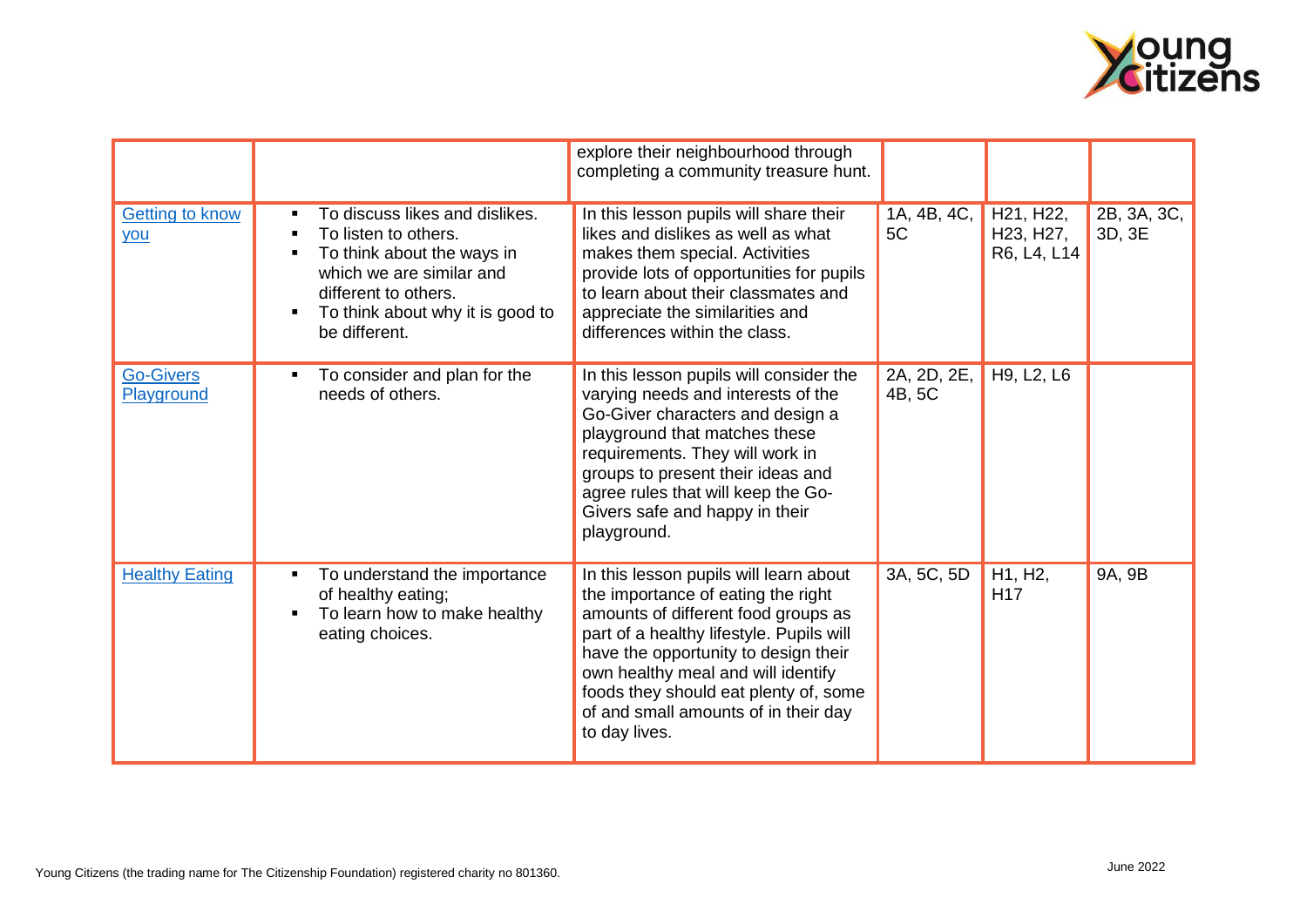

| How do you feel<br>today?      | To recognise, name and deal<br>٠<br>with their feelings in a positive<br>way<br>How to make simple choices<br>$\blacksquare$<br>that improve their health and<br>wellbeing<br>To know that family and friends<br>٠<br>should care for each other | In this lesson pupils explore their<br>feelings through a story which focus'<br>on the Go-Givers Mitali and Anna.<br>Mitali is concerned about a sudden<br>change in Anna's behaviour and<br>explores ways that he can help her.<br>Pupils look at ways to look after their<br>mental health.       | 1C, 3A, 4D,<br>5C     | H11, H12,<br>H13, H14,<br>H <sub>15</sub> , H <sub>16</sub> ,<br>H <sub>18</sub> , H <sub>19</sub> ,<br>R <sub>7</sub> | 1C, 2B, 2D,<br>2E, 3B, 3C,<br>5B, 5F, 6A,<br>6B, 6C,<br>6G, 6I, 6J |
|--------------------------------|--------------------------------------------------------------------------------------------------------------------------------------------------------------------------------------------------------------------------------------------------|-----------------------------------------------------------------------------------------------------------------------------------------------------------------------------------------------------------------------------------------------------------------------------------------------------|-----------------------|------------------------------------------------------------------------------------------------------------------------|--------------------------------------------------------------------|
| I Am Unique                    | To understand what it means to<br>٠<br>be unique.<br>To think about the ways in<br>$\blacksquare$<br>which I am unique.                                                                                                                          | In this lesson pupils will gain an<br>understanding of what it means to be<br>unique through participating in a<br>range of games and activities. They<br>will consider why they should<br>treasure their differences and be<br>given the opportunity to create unique<br>pieces of art and poetry. | 1B, 1D, 4C,<br>5B, 5C | H21, H22,<br>H <sub>23</sub>                                                                                           | 2B, 3A, 3D                                                         |
| <b>Keeping Safe At</b><br>Home | To spot things that are unsafe in<br>٠<br>the home<br>To learn ways to keep safe in<br>the home.                                                                                                                                                 | In this lesson pupils will spot potential<br>risks in the home. They will learn how<br>they can help adults to keep them<br>safe by reporting problems and<br>keeping the home tidy. Pupils will<br>demonstrate their learning through<br>creating a poster advising on home<br>safety.             | 3A, 3F, 3G,<br>5C     | H29, H30,<br>H31                                                                                                       |                                                                    |
| Let's Get<br><b>Active!</b>    | To understand why it feels good<br>٠<br>to be active<br>To think about fun ways to keep<br>٠<br>active<br>To learn how activity affects the<br>$\blacksquare$<br>body                                                                            | In this lesson pupils will think about<br>the physical and mental benefits of<br>exercise for health and wellbeing.<br>They will learn about the importance<br>of keeping active as part a healthy<br>lifestyle and consider how different                                                          | 3A, 5C, 5D            | H1, H3,<br>H <sub>9</sub> , H <sub>17</sub>                                                                            | 63, 8A, 8B                                                         |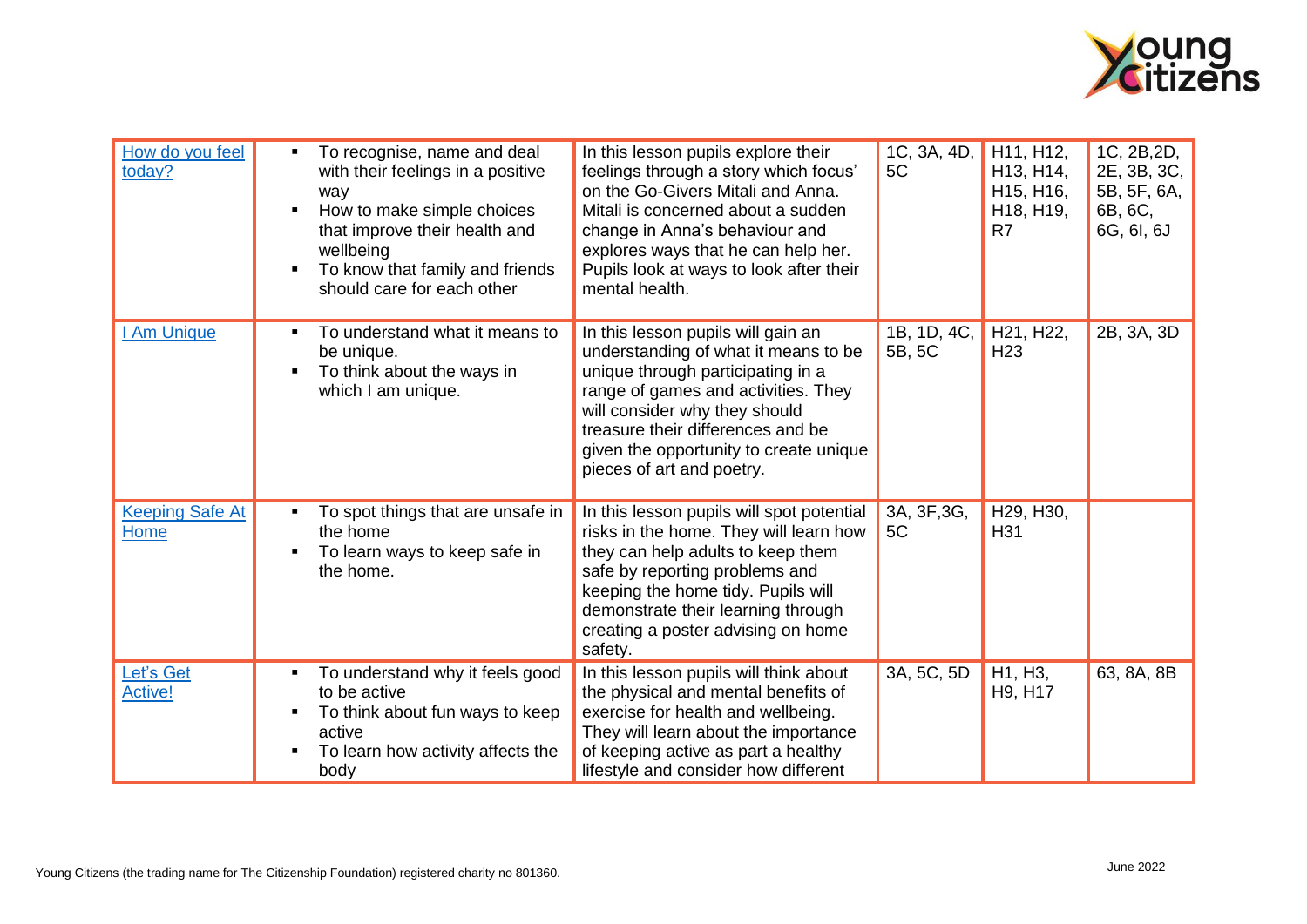

|                                         |                                                                                                                                                                                                          | types of activity affect their bodies<br>and minds.                                                                                                                                                                           |                       |                                               |                                                         |
|-----------------------------------------|----------------------------------------------------------------------------------------------------------------------------------------------------------------------------------------------------------|-------------------------------------------------------------------------------------------------------------------------------------------------------------------------------------------------------------------------------|-----------------------|-----------------------------------------------|---------------------------------------------------------|
| <b>Litter: The</b><br>Picnic            | To understand the problems<br>$\blacksquare$<br>caused by litter.<br>To take responsibility for<br>cleaning the environment.                                                                             | In this lesson pupils will follow the<br>story of the Go-Givers having a<br>picnic.<br>Pupils will think about the problems<br>caused by littering and how they can<br>take responsibility for cleaning their<br>environment. | 2D, 2G,<br>5C, 5G     | L2, L3                                        |                                                         |
| <b>Looking Out for</b><br><b>Others</b> | To understand why it is<br>$\blacksquare$<br>important to look out for your<br>classmates.<br>To think about the ways that we<br>п<br>can make our class a happy<br>community.                           | In this lesson pupils will think about<br>how they can help and support each<br>other in order to create a happy class<br>community.                                                                                          | 1A, 2C, 2H,<br>4E, 5C | R <sub>2</sub> , R <sub>7</sub> ,<br>R20, R21 | 2A, 2B, 2C,<br>2E, 3B, 3C,<br>3E, 5B, 6B,<br>6G, 6I, 6J |
| Meet the Go-<br><b>Givers</b>           | To recognise, name and deal<br>п<br>with their feelings in a positive<br>way.<br>To think about themselves,<br>$\blacksquare$<br>learn from their experiences and<br>recognise what they are good<br>at. | An introduction to the Go-Givers<br>characters. The lesson includes a<br>quiz and activities to help pupils<br>understand the nature of how to<br>make friends.                                                               | 4A, 4B, 5C,<br>5F     | H21, H22,<br>H <sub>23</sub> , R <sub>6</sub> |                                                         |

| More than One<br>To recognise, name and deal<br><b>Friend</b><br>with their feelings in a positive<br>wav.<br>To realise that people and<br>other living things have needs,<br>and that they have<br>responsibilities to meet them. | In this lesson pupils explore the ideas<br>of jealousy and loyalty through a story<br>about the Go-Givers character Anna<br>who makes a new friend with a bee<br>named Stripey. | 1C, 2E,<br>4A, 4D,<br>5C, 5F | R <sub>6</sub> , R <sub>7</sub> , R <sub>8</sub> ,<br>R9 | 2A, 2C,<br>2D, 3C, 6G |
|-------------------------------------------------------------------------------------------------------------------------------------------------------------------------------------------------------------------------------------|---------------------------------------------------------------------------------------------------------------------------------------------------------------------------------|------------------------------|----------------------------------------------------------|-----------------------|
|-------------------------------------------------------------------------------------------------------------------------------------------------------------------------------------------------------------------------------------|---------------------------------------------------------------------------------------------------------------------------------------------------------------------------------|------------------------------|----------------------------------------------------------|-----------------------|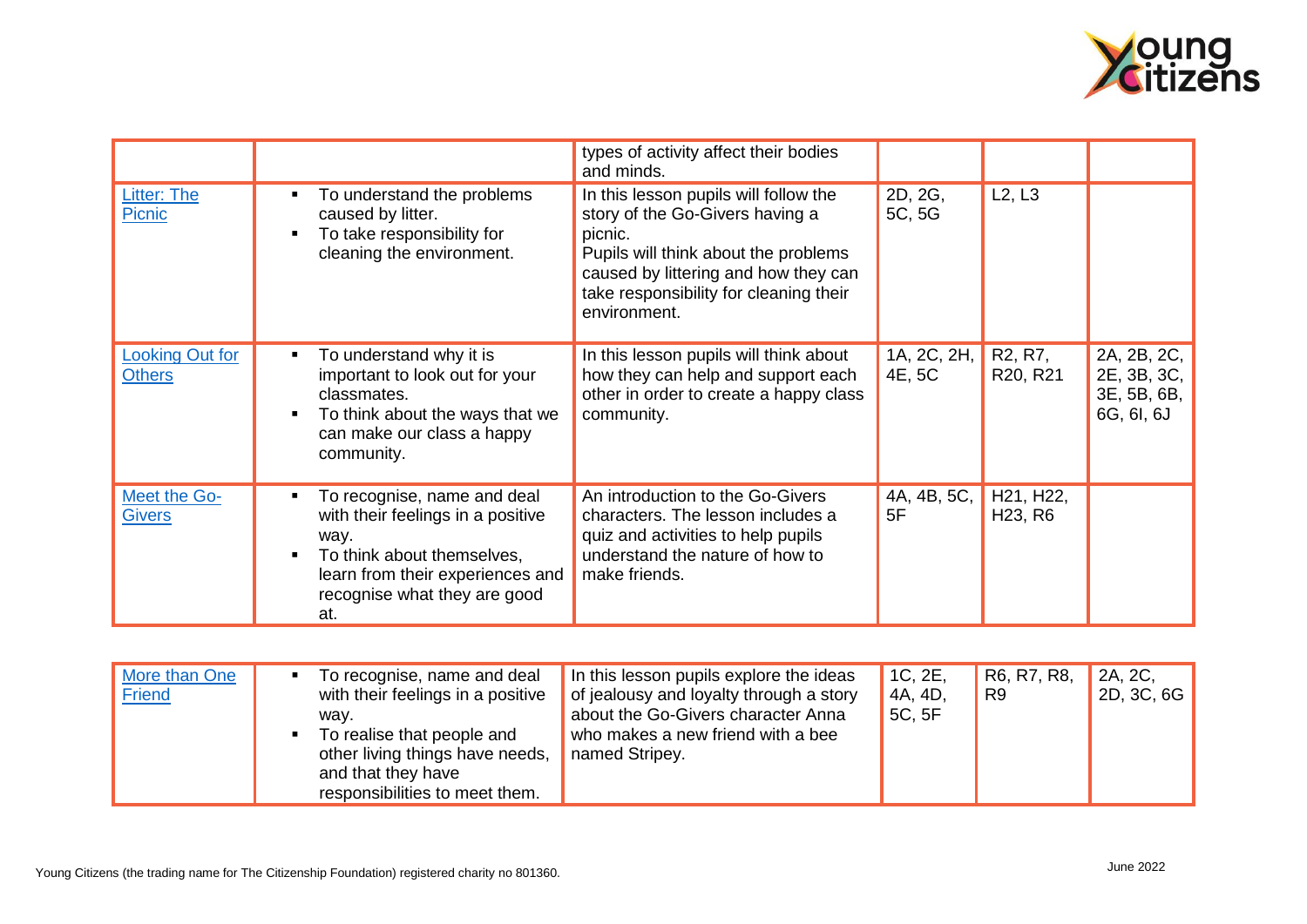

|                                                               | To recognise how their<br>behaviour affects other people.<br>To know that families and<br>friends should care for one<br>another.                                       |                                                                                                                                                                                                                                                                                                                                                                        |                   |                                                                      |                                  |
|---------------------------------------------------------------|-------------------------------------------------------------------------------------------------------------------------------------------------------------------------|------------------------------------------------------------------------------------------------------------------------------------------------------------------------------------------------------------------------------------------------------------------------------------------------------------------------------------------------------------------------|-------------------|----------------------------------------------------------------------|----------------------------------|
| <b>My Goals</b>                                               | To set simple goals.<br>To think about the steps<br>needed to reach goals.                                                                                              | In this lesson pupils will learn to set<br>simple goals and consider the steps<br>they can take towards achieving them.                                                                                                                                                                                                                                                | 1E, 2A,<br>5C     | H21, H22,<br>H23, H27,<br>L14                                        |                                  |
| <b>Our Rules</b>                                              | Understand what rules are.<br>Be able to explain why we<br>need rules.<br>Suggest a number of rules that<br>should be used in their<br>classroom.                       | Children explore what rules are, why<br>we need them and create a set of rules<br>for their classroom.                                                                                                                                                                                                                                                                 | 2D, 5C            | H <sub>28</sub> , R <sub>21</sub> ,<br>R22, R24,<br>L1, L3, L4       | 3B, 3E                           |
| People Who Are<br><b>Special To Me</b>                        | To think about the people who<br>٠<br>are special to me.<br>To explain why some people<br>are special to me.<br>To learn about the people who<br>are special to others. | In this lesson pupils will think about the<br>'special people' in their lives such as<br>family, friends and carers. Pupils will be<br>encouraged to recognise and respect<br>the diversity found in different families<br>and support networks, developing an<br>appreciation that all 'special people' are<br>characterised by their loving and caring<br>qualities. | 2F, 4C,<br>4D, 5C | R <sub>1</sub> , R <sub>2</sub> , R <sub>3</sub> ,<br>R <sub>4</sub> | 1A, 1B,<br>1C, 1D,<br>2A, 2B, 3A |
| Pollution:<br><b>Expedition to</b><br><b>Planet Blue Ball</b> | To understand environmental<br>issues affecting planet Earth.                                                                                                           | In this lesson pupils will follow the story<br>of space creatures who are called to<br>planet Earth to help the<br>Go-Givers solve environmental<br>problems.<br>The pupils are introduced to the<br>different types of human pollution and                                                                                                                            | 2G, 5C,<br>5G     | L2, L3                                                               |                                  |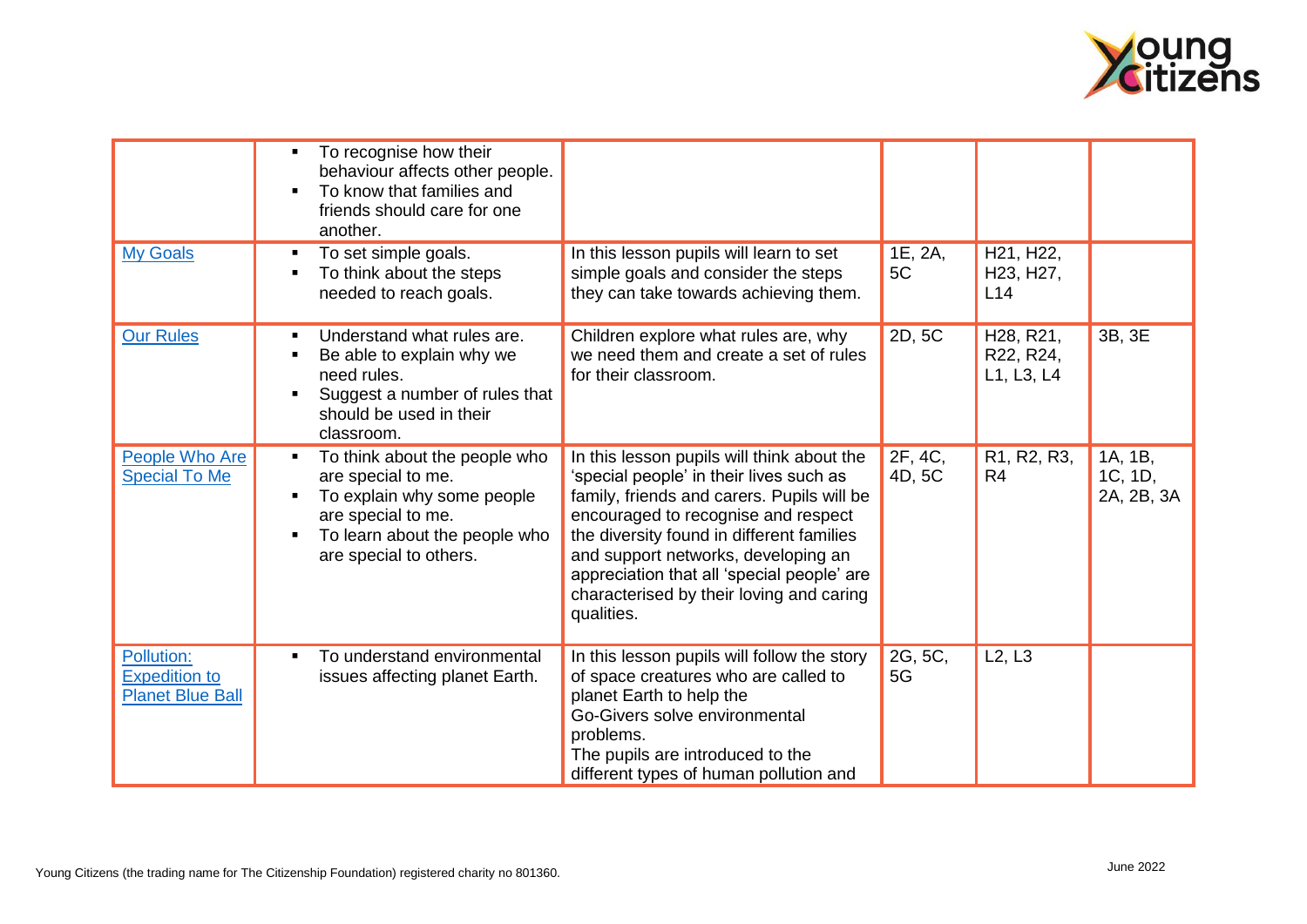

|                                            |                                                                                                                                                                                                                                                              | the steps that can be taken to renew<br>damaged environments.                                                                                                                                                                                                                                                                                                                                                                                                                                            |                   |                                                                     |                       |
|--------------------------------------------|--------------------------------------------------------------------------------------------------------------------------------------------------------------------------------------------------------------------------------------------------------------|----------------------------------------------------------------------------------------------------------------------------------------------------------------------------------------------------------------------------------------------------------------------------------------------------------------------------------------------------------------------------------------------------------------------------------------------------------------------------------------------------------|-------------------|---------------------------------------------------------------------|-----------------------|
| <b>Plastic Pollution</b>                   | Understand what the term<br>$\blacksquare$<br>plastic pollution means.<br>Explore the potential<br>$\blacksquare$<br>consequences of plastic<br>pollution<br>Consider different ways they<br>$\blacksquare$<br>can take action against plastic<br>pollution. | During this lesson children explore the<br>environmental effects of plastic<br>pollution by carrying out a number of<br>experiments. They then go on to<br>consider how they can take action<br>against plastic pollution.                                                                                                                                                                                                                                                                               | 2G, 5C, 5G        | L2, L3                                                              |                       |
| <b>Protecting Local</b><br><b>Habitats</b> | Understand the term habitat.<br>$\blacksquare$<br>Identify habitats in the UK and<br>п<br>animals which are suited to<br>them.<br>Understand the effects of<br>habitat loss.<br>Know how to get involved in<br>$\blacksquare$<br>habitat protection.         | In this lesson pupils will learn the<br>meaning of the word habitat and have<br>an introduction to different habitats that<br>can be found in the UK. Pupils will<br>examine how living things are suited to<br>their habitats and are thus at risk when<br>habitat is lost.<br>As a class they will take part in<br>activities that are designed to introduce<br>them to habitats in their local area<br>before participating in social action that<br>will support or renew habitats in their<br>area. | 2G, 5C, 5G        | L2, L3                                                              | 6E                    |
| Resilience:<br><b>Bouncing Back</b>        | To understand what the word<br>resilience means<br>To think about different ways<br>$\blacksquare$<br>they can develop resilience                                                                                                                            | This lesson helps children to develop<br>resilience and consider how to respond<br>to challenges in a positive way. The<br>Go-Givers characters share their<br>experiences of difficult situations and<br>how they 'bounced back'.                                                                                                                                                                                                                                                                       | 1C, 1D, 2A,<br>5B | H11, H12,<br>H <sub>13</sub> , H <sub>18</sub> ,<br>H <sub>24</sub> | 6A, 6B, 6C,<br>6D, 6F |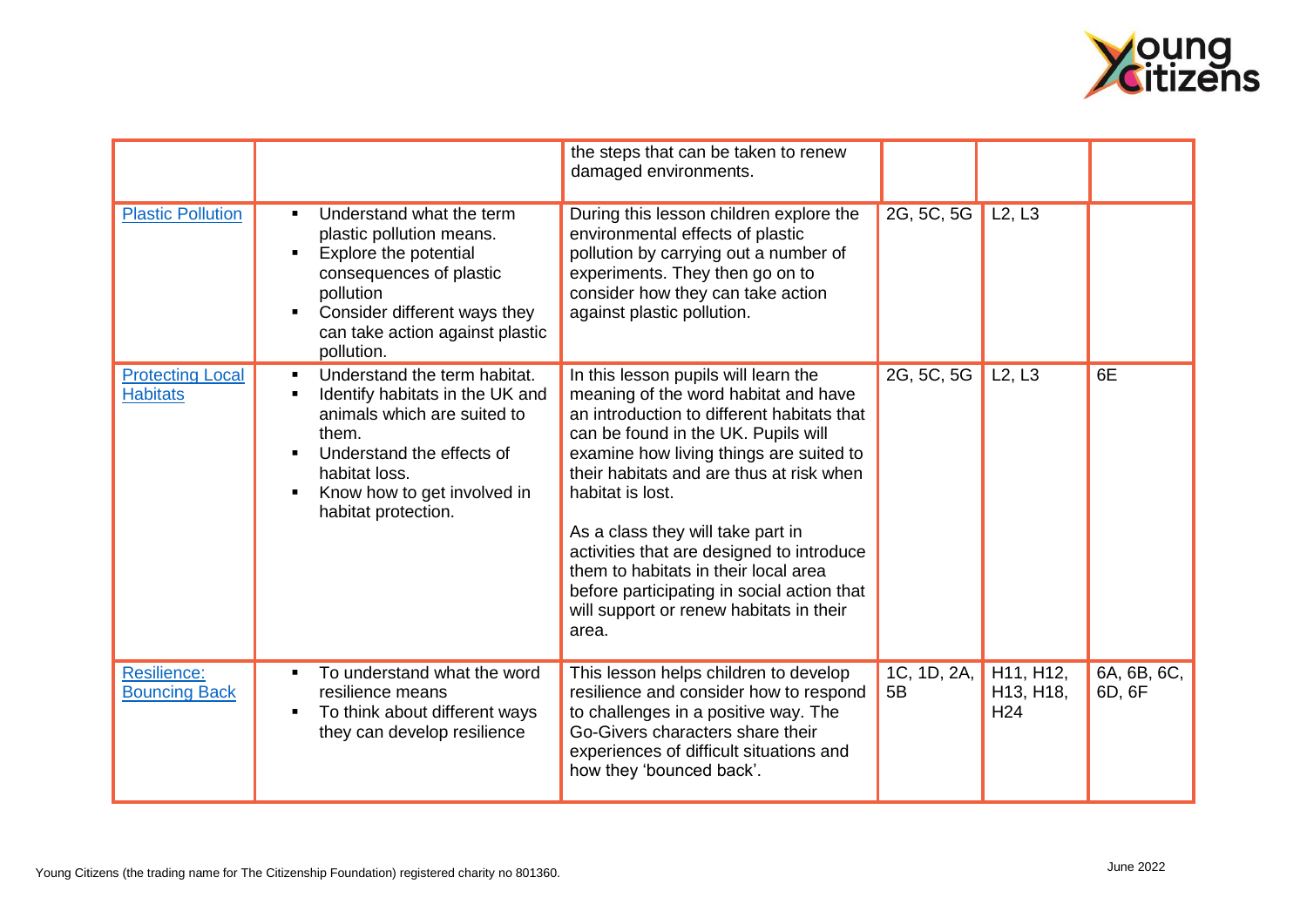

| <b>Rules: You</b><br><b>Can't Do That</b><br><b>Here</b> | To recognise, name and deal<br>with their feelings in a positive<br>way.<br>To know rules for, and ways of<br>$\blacksquare$<br>keeping safe, including basic<br>road safety, and about people<br>who can help them stay safe.<br>To recognise how their<br>$\blacksquare$<br>behaviour affects other<br>people.                                                                                         | This lesson focuses on the importance<br>of rules. Through an animated story,<br>Go-Givers character Callum wants to<br>try out his new skateboard but keeps<br>being told 'you can't do that here!'<br>Pupils explore why rules are<br>necessary, how they keep you and<br>others safe and how rules can be<br>changed.                                                                                                                                   | 1C, 2G           | H11, H12,<br>H <sub>13</sub> , H <sub>14</sub> ,<br>H16, H28,<br>H <sub>29</sub> , H <sub>30</sub> | 3C, 6C            |
|----------------------------------------------------------|----------------------------------------------------------------------------------------------------------------------------------------------------------------------------------------------------------------------------------------------------------------------------------------------------------------------------------------------------------------------------------------------------------|------------------------------------------------------------------------------------------------------------------------------------------------------------------------------------------------------------------------------------------------------------------------------------------------------------------------------------------------------------------------------------------------------------------------------------------------------------|------------------|----------------------------------------------------------------------------------------------------|-------------------|
| <b>Saving Energy</b>                                     | Learn about the uses and<br>$\blacksquare$<br>sources of energy.<br>Understand the importance of<br>п<br>saving energy.<br>Identify ways in which energy<br>$\blacksquare$<br>can be saved in day-to-day<br>life.                                                                                                                                                                                        | In this lesson pupils will learn what is<br>meant by the term energy source. They<br>will consider how they use energy in<br>their lives and be introduced to the<br>basic environmental concerns raised<br>when creating electricity from burning<br>fossil fuels or through nuclear<br>reactions. Pupils will then be shown<br>how they can help the environment<br>through saving energy in their day-to-<br>day lives.                                 | 2B, 2E,<br>2G,5C | L2, L3                                                                                             | 2D                |
| Taking<br><b>Responsibility</b>                          | Understand what is meant by<br>$\blacksquare$<br>the word responsibility.<br>Describe a number of different<br>$\blacksquare$<br>things that they have<br>responsibility for.<br>Describe a number of different<br>things that other people have<br>responsibility for.<br>Explore how it feels when we<br>$\blacksquare$<br>take responsibility for our<br>actions compared to when we<br>make excuses. | This lesson is based around a<br>traditional poem about four children<br>named Everybody, Somebody,<br>Anybody and Nobody. It introduces<br>children to the idea of taking<br>responsibility for their actions in the<br>context of tidying up their toys. A<br>number of different activities have been<br>suggested to reinforce learning.<br>Choose as many of these activities as<br>you feel appropriate, they do not need<br>to be run in any order. | 1A, 5A, 5C       | R8, R21,<br>R22, R24,<br>L2, L5                                                                    | 3B, 3C, 3D,<br>3E |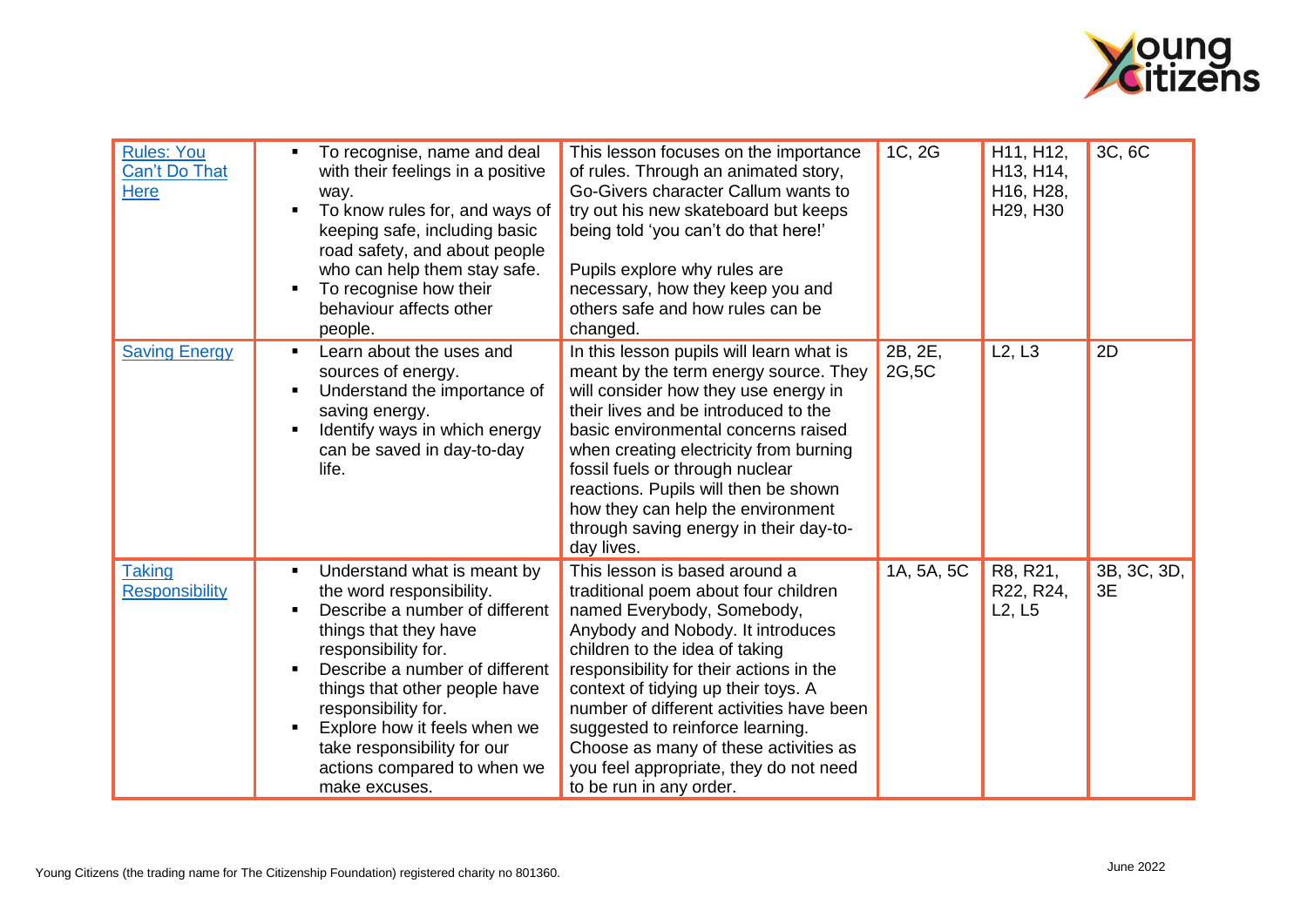

| <b>The Golden</b><br><b>Statue</b> | To learn about and from the<br>$\blacksquare$<br>Buddhist faith.<br>To understand that generosity<br>$\blacksquare$<br>is based on how we give not<br>what we give.<br>To think about what is<br>$\blacksquare$<br>precious to us.<br>To try activities that can calm<br>$\blacksquare$<br>and relax us. | In this lesson pupils will read an<br>adapted version of a Buddhist legend<br>that encourages them to reflect on how<br>the generosity with which a gift is given<br>is more important than the amount<br>donated.<br>Pupils will discuss what they value and<br>how they would choose to donate<br>money, if given the opportunity. The<br>lesson also includes opportunities for<br>pupils to try mindfulness techniques<br>inspired by Buddhist traditions. | 1A, 2A, 2I,<br>3A, 5C | R21, R22,<br>R25, L11                                        | 3B     |
|------------------------------------|----------------------------------------------------------------------------------------------------------------------------------------------------------------------------------------------------------------------------------------------------------------------------------------------------------|----------------------------------------------------------------------------------------------------------------------------------------------------------------------------------------------------------------------------------------------------------------------------------------------------------------------------------------------------------------------------------------------------------------------------------------------------------------|-----------------------|--------------------------------------------------------------|--------|
| The Power of<br>Giving             | To understand the idea of<br>generosity;<br>To think of how we do not<br>$\blacksquare$<br>need money to be generous;<br>To think about how generosity<br>$\blacksquare$<br>can make the world a better<br>place.                                                                                        | In this lesson pupils will read a tale<br>from Japanese folklore which tells of<br>how one small act of generosity leads<br>to big gains. They will think about<br>whether generous acts should be<br>rewarded and consider whether good<br>fortune should be shared. Pupils will<br>conclude the session by discussing<br>ways in which they can show<br>generosity to others without spending<br>money.                                                      | 1A, 2A, 4D,<br>5C     | H <sub>14</sub> , R <sub>11</sub> ,<br>R21, R22,<br>R24, R25 | 2B, 3B |
| The Queen -<br>Platinum<br>Jubilee | Recognise who the Queen is;<br>П<br>Describe some of the different<br>$\blacksquare$<br>roles that she has;<br>Explain why the Platinum<br>$\blacksquare$<br>Jubilee is such a special<br>event.                                                                                                         | During this lesson pupils discover who<br>the queen is and what her role<br>involves. They learn about the Platinum<br>jubilee and explore some of the<br>celebrations that will be taking place.<br>Pupils consider whether they would like<br>to be a King or Queen before being                                                                                                                                                                             | 2a, 2b                | L5                                                           |        |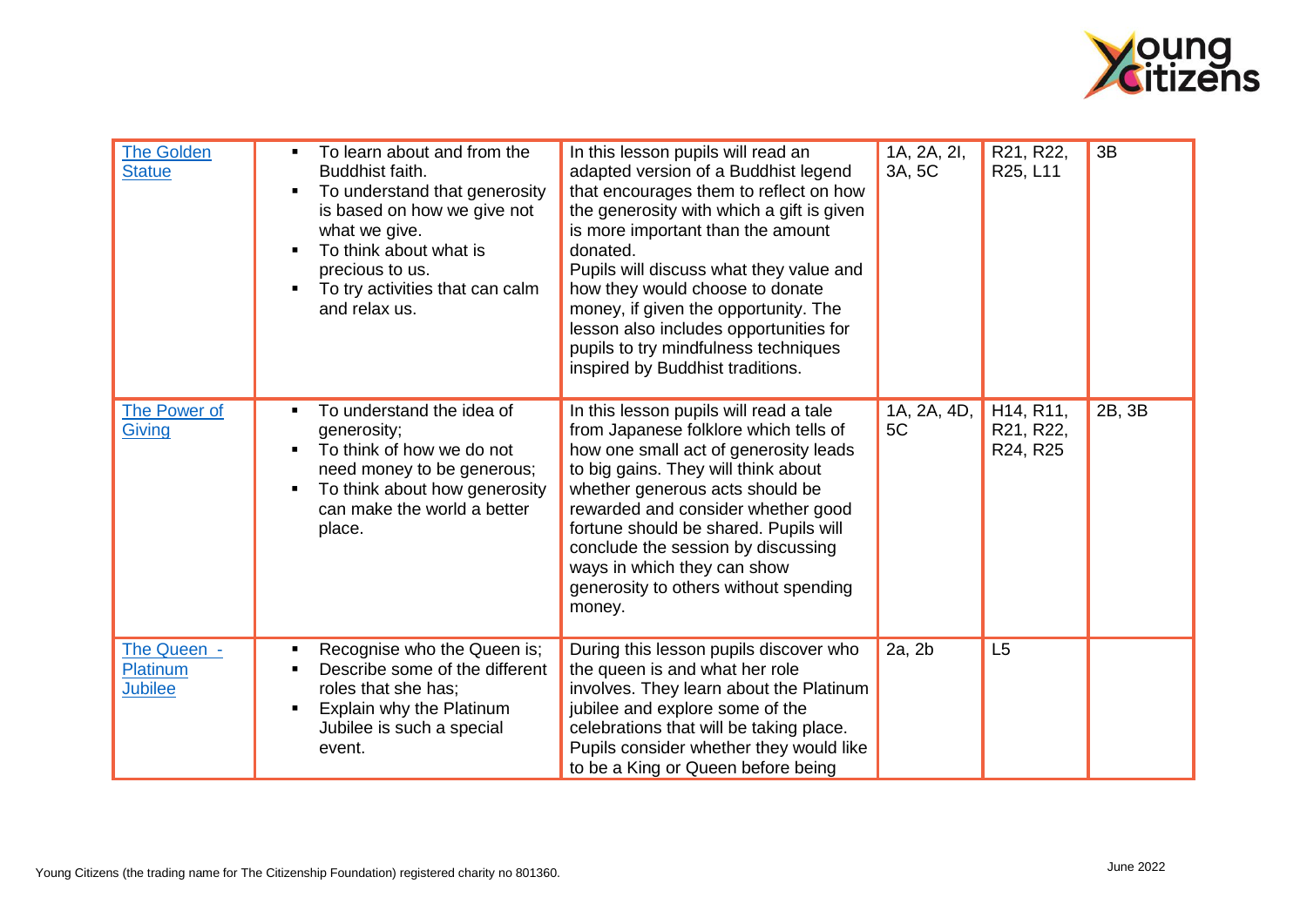

|                                      |                                                                                                                                                                                                                                                                                              | challenged to plan their own special<br>event to celebrate the jubilee.                                                                                                                                                                                                                                                                                                                          |                       |                                                            |                           |
|--------------------------------------|----------------------------------------------------------------------------------------------------------------------------------------------------------------------------------------------------------------------------------------------------------------------------------------------|--------------------------------------------------------------------------------------------------------------------------------------------------------------------------------------------------------------------------------------------------------------------------------------------------------------------------------------------------------------------------------------------------|-----------------------|------------------------------------------------------------|---------------------------|
| <b>The Selfish</b><br>Little Red Hen | To share their opinions on<br>things that matter to them and<br>explain their views.<br>To recognise choices they<br>$\blacksquare$<br>make and recognise the<br>difference between right and<br>wrong.<br>To listen to other people, and<br>п<br>play and work co-operatively               | This animated story turns the traditional<br>tale of 'The Little Red Hen' on its head.<br>In this case the hen is always too busy<br>to help her friends. Pupils can choose<br>the story ending. They are asked to<br>reflect on the importance of team work<br>and co-operation, and learn how to<br>share their opinions.                                                                      | 2A, 2E, 4A,<br>4B, 4E | H <sub>14</sub> , R <sub>6</sub> ,<br>R21, R22,<br>R24, L2 | 2B, 2D                    |
| Tongue: The<br><b>Power of Words</b> | To know the emotional impact<br>٠<br>that words can have on<br>themselves and others.<br>To recognise, name and deal<br>$\blacksquare$<br>with feelings in a positive way<br>To recognise choices they<br>$\blacksquare$<br>make, and recognise the<br>difference between right and<br>wrong | This lesson considers the importance<br>of words, illustrated by a West Indian<br>legend. Pupils explore how words can<br>be used to create goodness and<br>happiness, but also be useful in less<br>positive ways.                                                                                                                                                                              | 1A, 1C, 2C,<br>4A, 5C | H11, H14,<br>R6, R10,<br>R11, R12,<br>R21, R22             | 2B, 2C, 2E,<br>3C, 3E, 6H |
| <b>Two Brothers</b>                  | To think about what makes<br>$\blacksquare$<br>someone a good brother,<br>sister or friend.<br>To practise working as part of<br>$\blacksquare$<br>a team.                                                                                                                                   | In this lesson pupils will read a tale<br>adapted from Egyptian<br>legend which tells of the love and care<br>which two brothers<br>showed for each other. In discussion,<br>pupils will consider<br>the qualities that they value in a sibling<br>or friend and how<br>siblings and friends can show support<br>for one another.<br>Pupils will conclude the lesson with two<br>games which are | 2A, 2F, 4D,<br>5C, 5F | R1, R2,<br>R4, R21,<br>R22, L2                             | 1A, 1B, 1C,<br>1D         |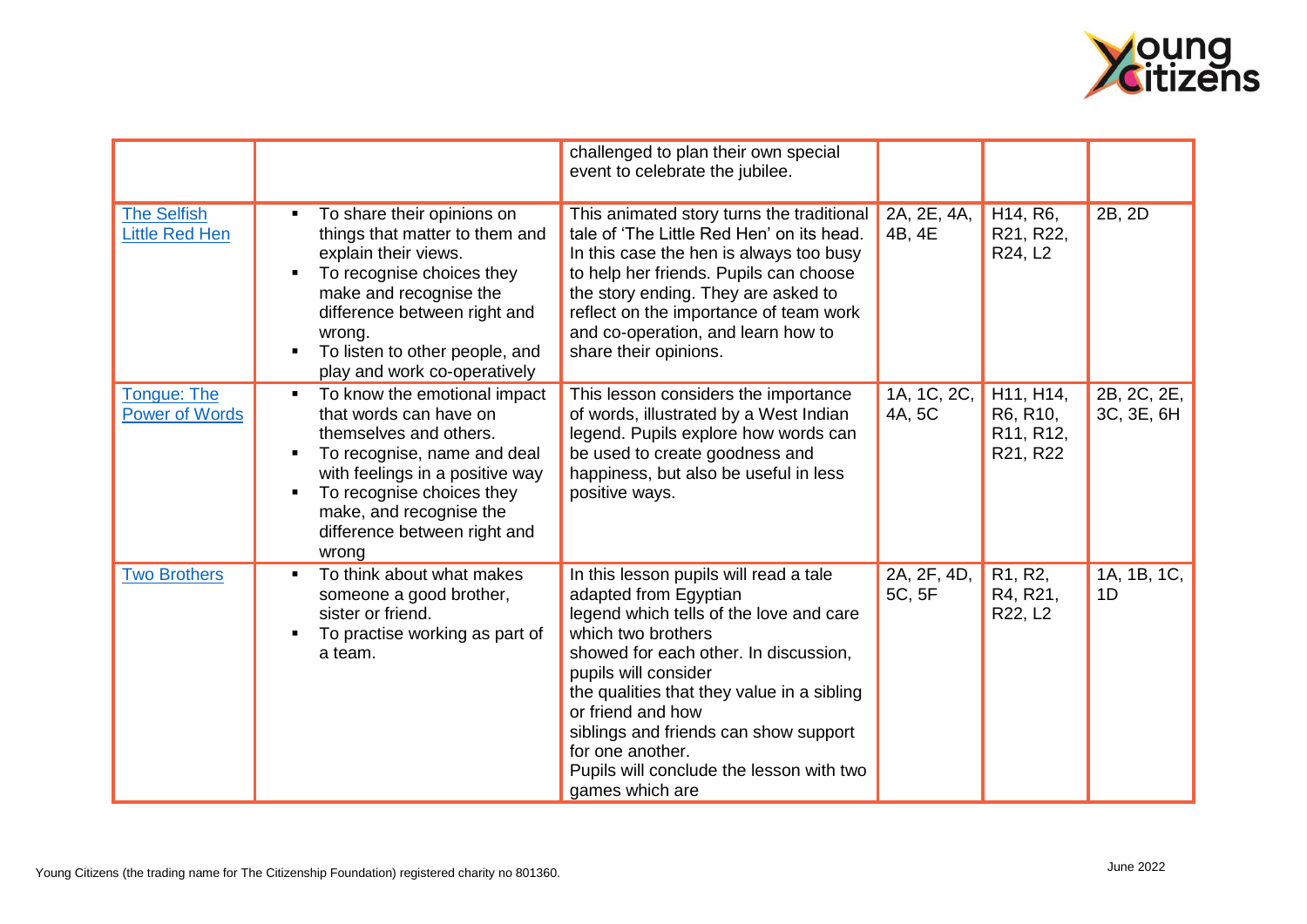

|                                                  |                                                                                                                                                                                                                               | designed to develop the teamwork and<br>communication<br>skills needed to be a supportive<br>member of the class.                                                                                                                                                                                                                                                                                                                                                                                           |                                      |                      |    |
|--------------------------------------------------|-------------------------------------------------------------------------------------------------------------------------------------------------------------------------------------------------------------------------------|-------------------------------------------------------------------------------------------------------------------------------------------------------------------------------------------------------------------------------------------------------------------------------------------------------------------------------------------------------------------------------------------------------------------------------------------------------------------------------------------------------------|--------------------------------------|----------------------|----|
| Vote for the Go-<br><b>Givers</b>                | To understand what the word<br>vote means.<br>To understand why and how<br>we might take a vote.<br>To take part in a vote.<br>To learn about voting in real<br>life situations.                                              | In this lesson pupils will learn what it<br>means to vote by looking at relatable<br>examples in the lives of the Go-Givers.<br>They will consider why and how votes<br>are held and think about how people<br>might feel if their preference does not<br>win.<br>The lesson continues with a basic<br>introduction as to what happens in a<br>general election and the election of a<br>school council. The lesson concludes<br>with an opportunity for pupils to vote in<br>a real-life school situation. | 1B, 2A, 5C,<br>5D                    | R25, L6,<br>L14, L17 |    |
| <b>What happens</b><br>when rules are<br>broken? | Explain what the word<br>consequences means<br>Identify a number of different<br>consequences that might<br>occur when a rule is broken<br>Explore different types of<br>consequences and whether<br>they think they are fair | During this lesson pupils consider what<br>happens when rules are broken. They<br>explore what we mean by<br>consequences, how we can ensure that<br>consequences are fair and what<br>information someone might need to<br>have before deciding on the<br>consequences when rules are broken.                                                                                                                                                                                                              | 1a, 1b, 2a,<br>2c, 2d, 4a,<br>4b, 5g | R25, R21,<br>L1      | 3E |
| What is the<br>law?                              | Explain that the law is like a<br>set of rules for everyone to<br>follow.                                                                                                                                                     | Pupils watch a read-aloud version of<br>the book called 'What is the Law?', in<br>which a hedgehog called Snippet<br>finds out about the law.                                                                                                                                                                                                                                                                                                                                                               | 2a, 2d                               | L1                   |    |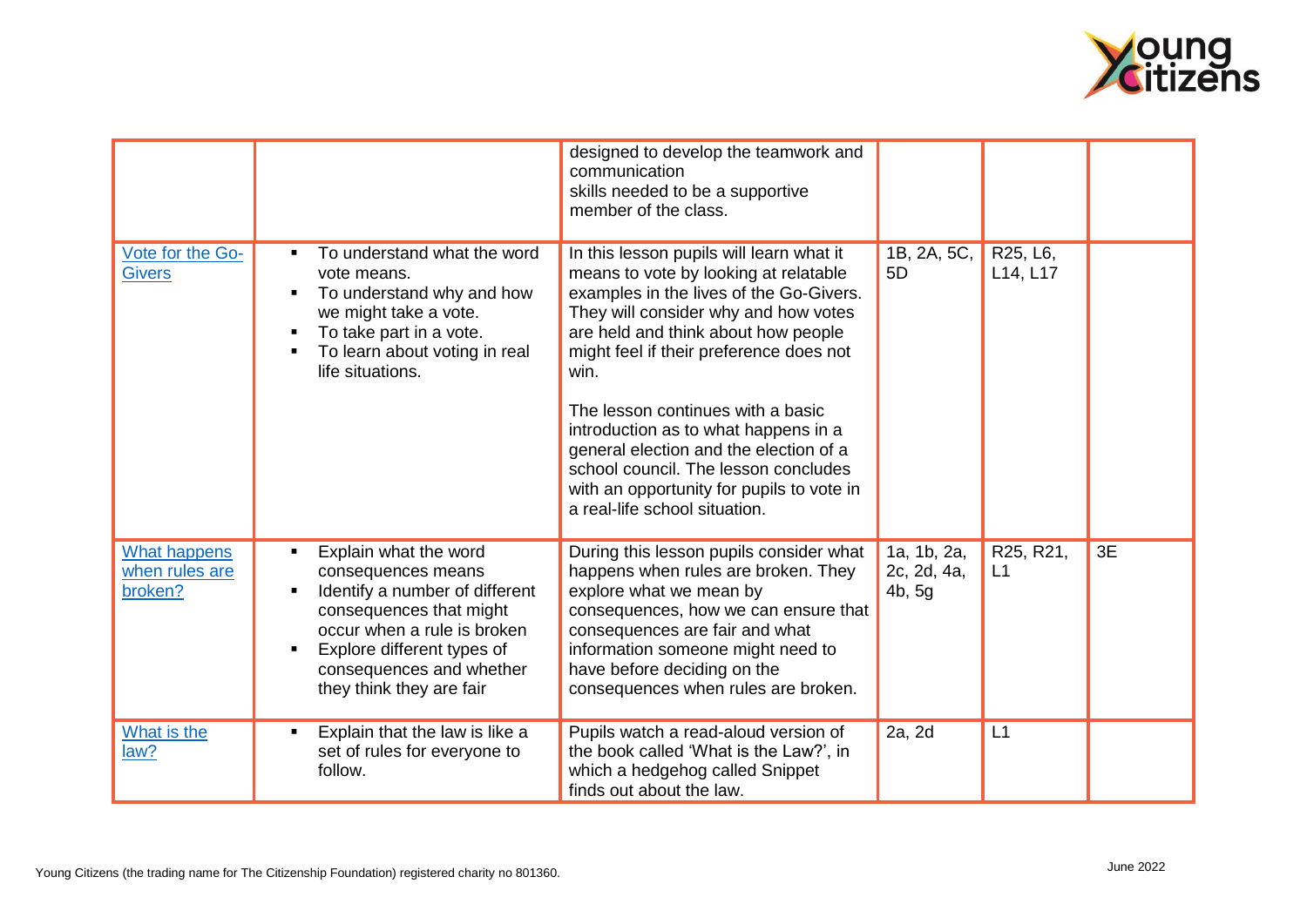

|                                 | Describe how the law is in our<br>lives every day.<br>Describe what role judges,<br>٠<br>lawyers and MPs play in the<br>law.                                                                  | The book has been separated into<br>four chapters for the video. At the end<br>of each chapter you can pause it to talk<br>about what has been covered.<br>By the end of the session, children<br>should have a basic understanding of<br>what the law is and how much it affects<br>our lives.                                                          |                   |                                                                 |                                   |
|---------------------------------|-----------------------------------------------------------------------------------------------------------------------------------------------------------------------------------------------|----------------------------------------------------------------------------------------------------------------------------------------------------------------------------------------------------------------------------------------------------------------------------------------------------------------------------------------------------------|-------------------|-----------------------------------------------------------------|-----------------------------------|
| Where do you<br>stand?          | To share your views and<br>opinions.<br>To think about two sides of an<br>$\blacksquare$<br>argument.                                                                                         | In this lesson pupils will learn to<br>express whether they agree or<br>disagree with an idea. Pupils will then<br>be introduced to the concept of<br>weighing up arguments by considering<br>points made for and against school<br>policies.                                                                                                            | 1B, 2B            | R21, R22,<br>R23, R24,<br><b>R25</b>                            | 3A, 3C, 3E                        |
| <b>Who Can Help</b>             | To learn about the people in<br>our community who can help<br>us.<br>To learn how to ask for help<br>п<br>when they need it.<br>To know how and when to<br>$\blacksquare$<br>make a 999 call. | In this lesson pupils will learn about the<br>'special' people who help in their<br>community. They will consider who can<br>help them in different situations and<br>how they can ask for help when they<br>need it. Pupils will also discuss what is<br>meant by the term 'emergency' and<br>how to contact the emergency services<br>by dialling 999. | 3G, 5C, 5H        | H <sub>20</sub> , H <sub>33</sub> ,<br>H35, H36,<br>R20, L2, L5 | 1A, 2B, 5D,<br>5F, 5H, 6G,<br>12A |
| Why Do We<br><b>Have Rules?</b> | To understand why rules and<br>٠<br>laws are made;<br>To learn about different types<br>$\blacksquare$<br>of rules and rule makers;                                                           | In this lesson pupils will think about the<br>purpose of rules by reflecting on what<br>life might be like without them. Pupils<br>will discuss different types of rules in<br>the home, school and wider community                                                                                                                                      | 1B, 3A, 3D,<br>5C | R <sub>25</sub>                                                 | 3E                                |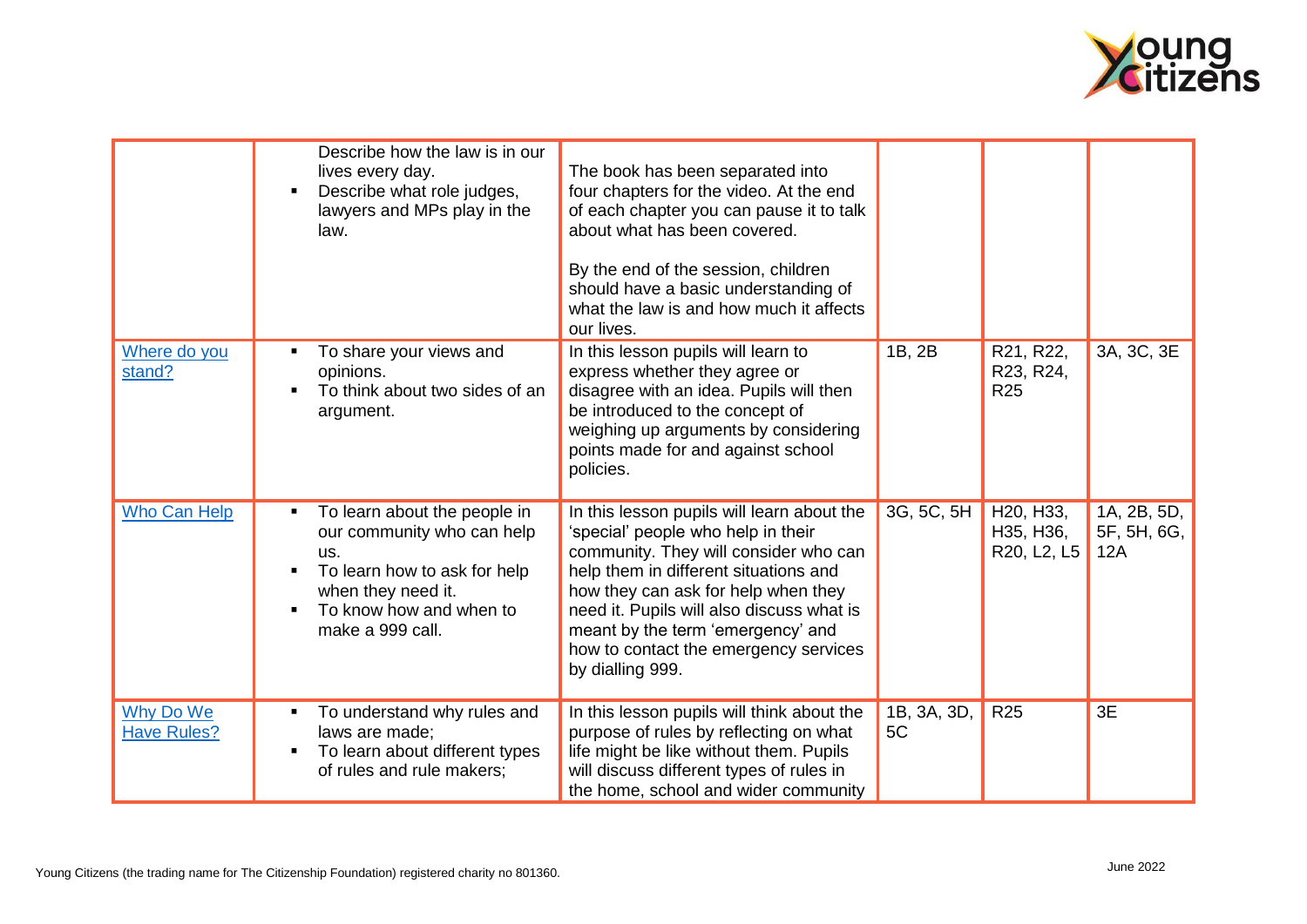

|                                              | To think about the good and<br>bad points of having rules.                                                                                                                                                                                                                                                         | and be encouraged to consider their<br>benefits and disadvantages. Through<br>devising the rules for a game, pupils<br>will gain experience of creating,<br>communicating and reviewing rules.<br>The lesson closes with an opportunity<br>for pupils to propose a rule that will<br>improve their school.                                                                                                                     |                   |                    |     |
|----------------------------------------------|--------------------------------------------------------------------------------------------------------------------------------------------------------------------------------------------------------------------------------------------------------------------------------------------------------------------|--------------------------------------------------------------------------------------------------------------------------------------------------------------------------------------------------------------------------------------------------------------------------------------------------------------------------------------------------------------------------------------------------------------------------------|-------------------|--------------------|-----|
| Why Do We<br><b>Wash Our</b><br><b>Hands</b> | To understand why we wash<br>our hands.<br>To learn how to wash our<br>hands thoroughly.<br>To understand when we<br>should wash our hands.                                                                                                                                                                        | In this lesson pupils will learn that<br>washing their hands can help to<br>prevent the spread of germs which<br>cause illnesses. Pupils will experiment<br>with hand washing techniques before<br>being given advice on how to<br>effectively clean their hands and when<br>hand washing is essential. Through<br>creating rhymes and posters, pupils will<br>consolidate and share their learning<br>with their schoolmates. | 3A, 3B, 3C,<br>5C | H1, H <sub>5</sub> | 11E |
| <b>World Female</b><br><b>Ranger Day</b>     | Identify the continent of Africa<br>$\bullet$<br>and describe some of its<br>wildlife.<br>Explain some of the reasons<br>why Africa's wildlife is under<br>threat.<br>Discuss the important role of<br>the female wildlife rangers and<br>the vital part they play in the<br>conservation of Africa's<br>wildlife. | During this lesson pupils will learn<br>about World Female Ranger Day.<br>Pupils will explore where the continent<br>of Africa is and learn about its unique<br>wildlife, and why it needs protecting<br>and conserving. They will explore the<br>role of rangers, considering what skills<br>and qualities a ranger needs.                                                                                                    | 2a, 2e, 2g,<br>5c | L2, L3             |     |